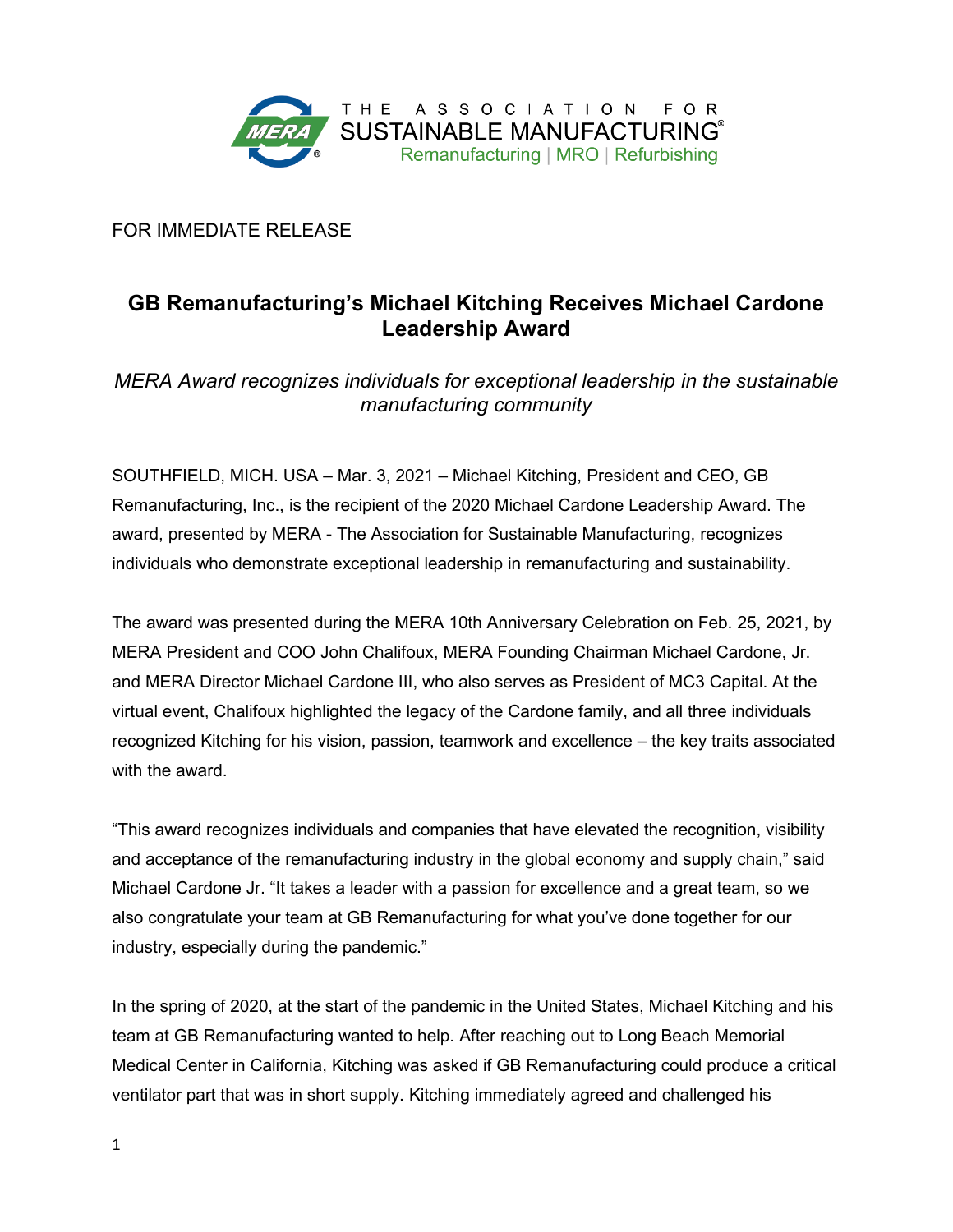engineering department to develop a solution, and to do it stat. Rather than 3D print single-use parts, the GB Remanufacturing team decided to machine the parts out of a material that could be used multiple times after enduring a high-temperature disinfecting process. This approach would allow the part to be used multiple times, significantly increasing the number of available ventilators. GB Remanufacturing moved fast and donated dozens of parts to the hospital. Their quick action undoubtedly helped patients and addressed a weak link that was identified by the hospital at the start of the COVID-19 crisis.

"Michael, your action really encapsulates the creativity of remanufacturers and our reliance on amazing people," said Michael Cardone III. "You embody what remanufacturing stands for and we are excited to see you receive this award today."

"Wow, coming from you, two pioneers in the remanufacturing industry, it couldn't mean more," said Michael Kitching. "I feel very blessed. The team was given a great opportunity to help, and we did."

In 2017, the MERA Board of Directors announced the formation of the Michael Cardone Leadership Award in honor of three generations in the Cardone family. In 1970, Michael Cardone Jr. co-founded CARDONE Industries with his late father Michael Cardone Sr. The company grew to become the largest family-owned remanufacturer of automotive parts in the world. Previous recipients of the Michael Cardone Leadership Award are:

- Byron Schneidman, Partner, RSM US LLP (2019)
- Woody Knopf, Former Chairman, Knopf Automotive (2018)
- Eric Smith, Owner, Impression Products (2017)

## **About MERA**

------------

MERA - The Association for Sustainable Manufacturing is the remanufacturing and sustainability division of MEMA. With roots in the transportation industry, MERA represents the interests of the broader remanufacturing community across multiple industry sectors. The organization is a network of manufacturers, suppliers, universities, and professional services firms that promotes the economic, environmental, and product performance benefits of remanufacturing and similar forms of sustainable manufacturing.

MERA is the home of Manufactured Again Certification, where remanufacturing passes the same international quality tests as new manufacturing. The program—based on ISO 9001 and IATF 16949 also promotes corporate social responsibility, particularly environmental stewardship.